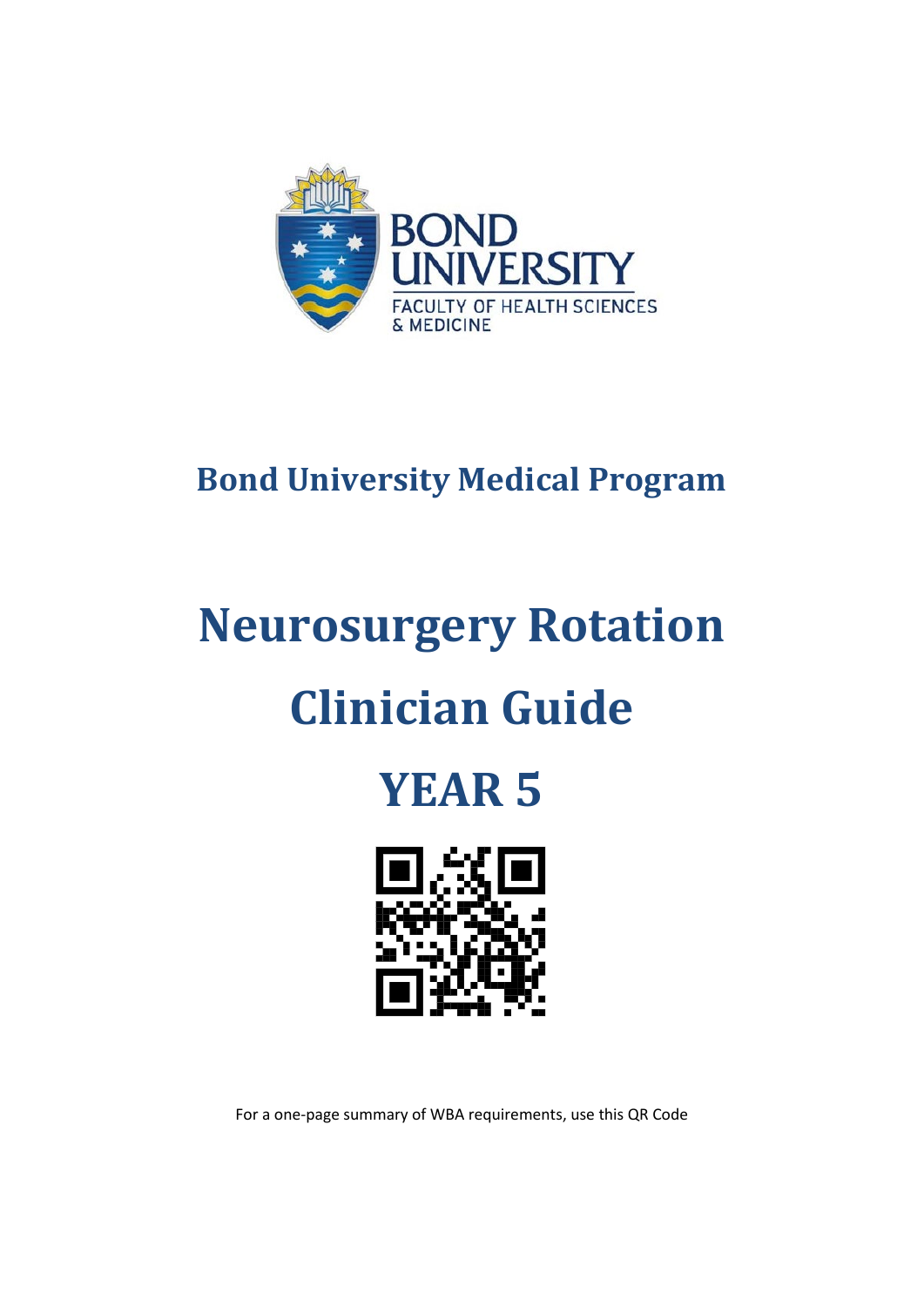## **Introduction**

Students in the final year of the Bond University Medical Program have 6 rotations to train in a broad array of medical, surgical, and other specialities.

These Rotations are made up from one of each of:

- Anaesthetics, Critical Care, and orthopaedics (2 weeks of each)
- Elective or Capstone
- Emergency Medicine,
- Flexible/End of year elective
- General Practice,
- Selective

The capstone, elective, flexible and selective rotations provide students' a choice of interest area, or speciality placement, to gain additional clinical experience on top of specified clinical curriculum placements.

The learning priorities for all clinical specialities are to gain insight and understanding of the most common presentations and conditions encountered. It is anticipated that all students will have opportunities to enhance their skills in history taking and clinical examination. Students should also be encouraged to translate the information from patient interactions into commonly used formats by interns, such as *ISBAR (Introduction, Situation, Background, Assessment, and Recommendations)*

## **Timetable and Contacts**

**Students are expected to be present 5 days a week during their rotation**. If students are unable to attend for any reason, they are required to advise the clinician, hospital co-ordinator (where available) and the Placements Team at Bond University.

Student involvement in the day-to-day care and management of patients provides the best opportunity for learning. Students will be able learn the most through interviewing and examining patients and being involved in clinical decision making at the bed side.

As well as clinical knowledge, students must display other professional skills such as working well within the multidisciplinary team, considering the psychological and social impact of the illness on the patient and the family, being honest, empathetic, and respectful with regard to the patient's choices and decisions.

It is also important for students to recognise their own limitations, competencies, and scope of practice associated with their stage of training.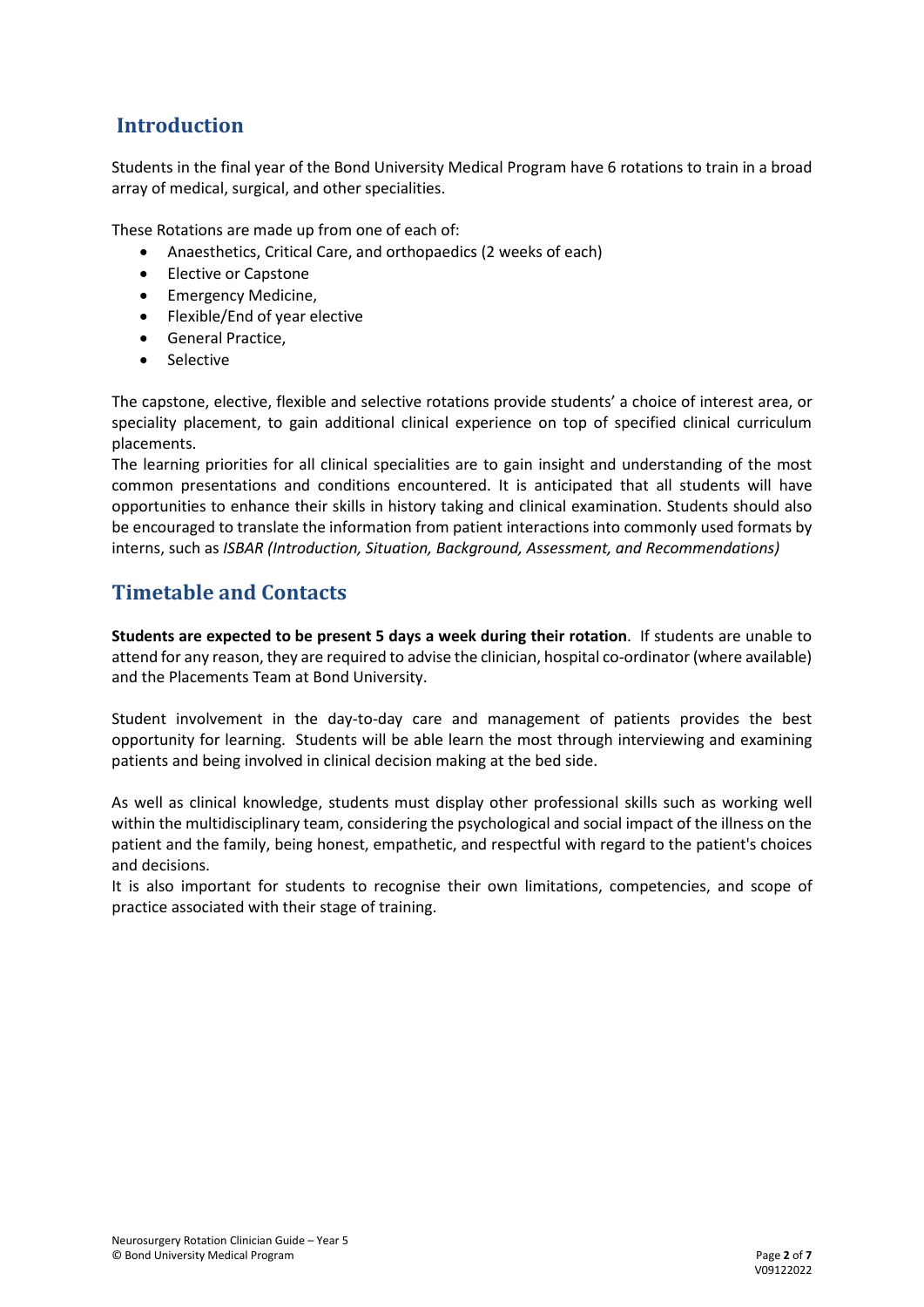# **MD Program Learning Outcomes**

#### **MEDI72-YR5 Extended Clinical Practice and Research, A, B & C and Doctor of Medicine (MD)**

- 1. Science and Scholarship: The medical graduate as scientist and scholar (SS)
- 2. Clinical Practice: The medical graduate as practitioner (CP)
- 3. Health and Society: The medical graduate as a health advocate (HS)
- 4. Professionalism and Leadership: The medical graduate as a professional and leader (PL)

The Australian Medical Council's Graduate Outcome Statements are organised into four domains. Within this subject, the framework mapped to the learning outcomes are: Science and Scholarship Domain (learning outcomes 1-3), Clinical Practice Domain (learning outcomes 4-11), Health and Society Domain (learning outcomes 12-15) and Professionalism and Leadership Domain (learning outcomes 16-21).

| Program<br>LOs 2022 | 2022          | <b>Description</b><br>On successful completion of this program the learner will be able to:                                                                                                                                                                                      | <b>AMC Domain</b>                               |
|---------------------|---------------|----------------------------------------------------------------------------------------------------------------------------------------------------------------------------------------------------------------------------------------------------------------------------------|-------------------------------------------------|
| 01                  | <b>Y5SS01</b> | Apply current medical and scientific knowledge to individual patients, populations and<br>health systems.                                                                                                                                                                        | 1.1, 1.2, 1.3,<br>1.4                           |
| 02                  | <b>Y5SS02</b> | Apply evidence-based and environmentally sustainable healthcare practices in patient care<br>and research methodology.                                                                                                                                                           | 1.5, 1.6, 2.7                                   |
| 03                  | <b>Y5SS03</b> | Apply project management and/or communication skills to complete an evidence based<br>and professionally focussed project including its dissemination.                                                                                                                           | 1.1, 1.5, 1.6,<br>3.3, 4.9                      |
| 04                  | <b>Y5CP01</b> | Demonstrate cognitive, technical and interpretive skills in undertaking an accurate,<br>detailed system-focussed history from a range of patients within a variety of clinical<br>settings.                                                                                      | 2.1, 2.2                                        |
| 05                  | <b>Y5CP02</b> | Perform an accurate and complete physical examination on any body system including a<br>mental state examination.                                                                                                                                                                | 2.3                                             |
| 06                  | <b>Y5CP03</b> | Use knowledge of common conditions, the patient history and physical examination<br>findings, and clinical data, to undertake clinical reasoning and formulate probable and<br>differential diagnoses.                                                                           | 2.2, 2.3, 2.4,<br>2.7, 2.8, 2.10                |
| 07                  | <b>Y5CP04</b> | Recognise and assess deteriorating and critically unwell patients who require immediate<br>care and perform common emergency and life support procedures.                                                                                                                        | 2.12                                            |
| 08                  | <b>Y5CP05</b> | Safely perform a range of common procedures.                                                                                                                                                                                                                                     | 2.6, 2.11, 2.14                                 |
| 09                  | <b>Y5CP06</b> | Safely prescribe by applying the principles of "quality use of medicines" in an<br>environmentally sustainable way.                                                                                                                                                              | , 2.7                                           |
| 10                  | <b>Y5CP07</b> | Select and justify common investigations, with regard to the pathological basis of disease,<br>utility, safety, cost-effectiveness, and sustainability, and interpret their results.                                                                                             | 2.5, 3.7                                        |
| 11                  | <b>Y5CP08</b> | Formulate an initial management plan in consultation with patients, family and carers<br>across a variety of clinical settings with consideration of psychosocial, environmental and<br>cultural aspects that may influence management.                                          | 2.1, 2.7, 2.9,<br>2.13, 2.14,<br>2.15, 3.2, 3.4 |
| 12                  | <b>Y5HS01</b> | Apply evidence from behavioural science and population health research, integrate<br>prevention, early detection, health maintenance and chronic disease management into<br>clinical practice.                                                                                   | 1.6, 2.10, 3.5                                  |
| 13                  | <b>Y5HS02</b> | Recognise and critically reflect on the diversity of populations regarding health issues<br>applicable to the relevant unique historical, social and cultural contexts in the clinical and<br>community settings including First Nations peoples.                                | 3.1, 3.2, 3.4,<br>3.5, 3.8, 3.9                 |
| 14                  | <b>Y5HS03</b> | Recognise and understand the complex interactions between the healthcare systems and<br>environment, as well as the doctor and patient, whilst reflecting on power and privilege, to<br>understand the role of these to ensure a culturally responsive and safe working context. | 2.1, 2.8, 3.4,<br>3.6, 3.7, 4.5                 |
| 15                  | <b>Y5HS04</b> | Communicate successfully in all roles including health advocacy, education, assessment,<br>appraisal and with the First Nations peoples.                                                                                                                                         | 2.1, 3.3, 3.4,<br>3.8, 4.9                      |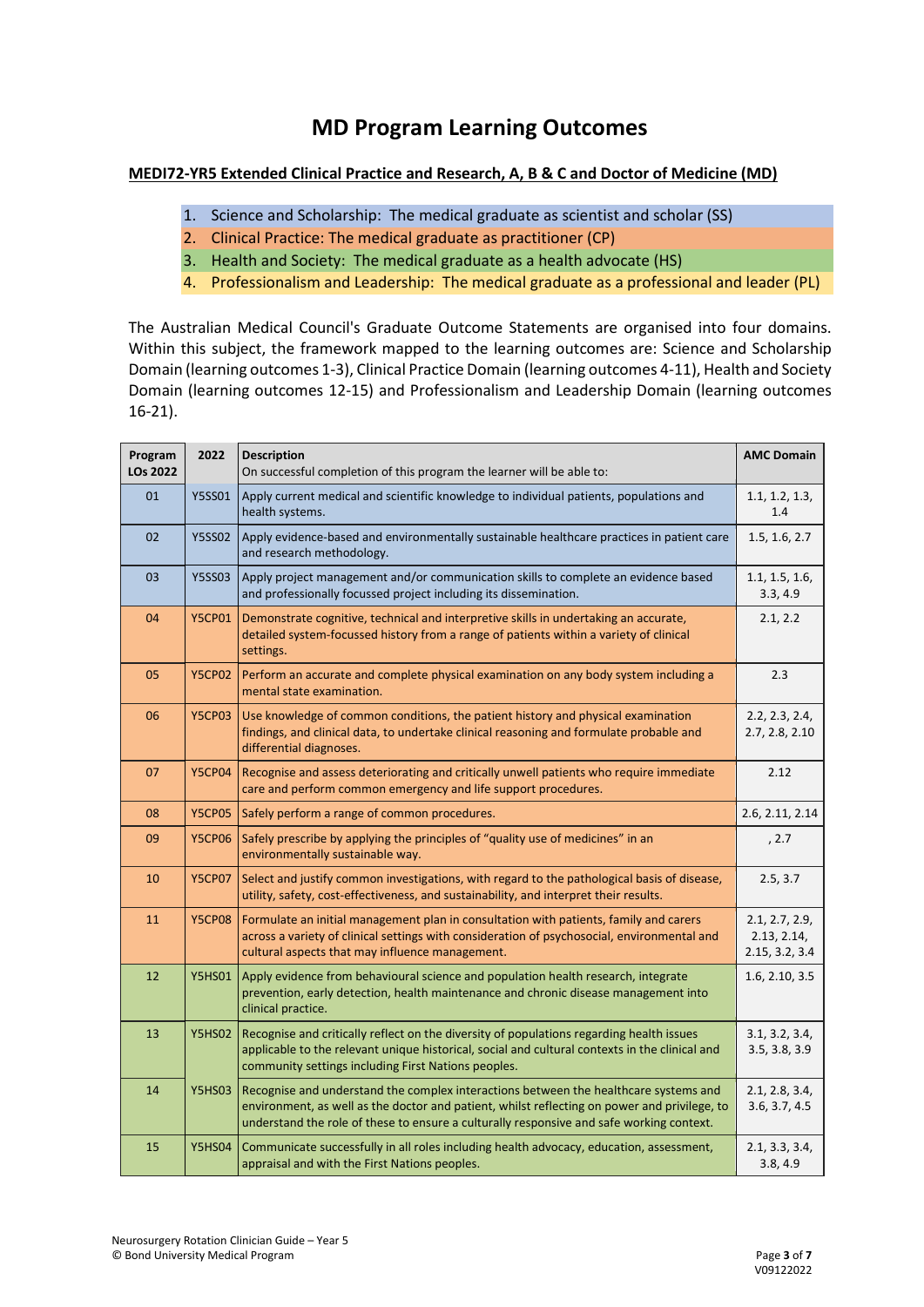| 16 | <b>Y5PL01</b> | Contribute to teams providing care to patients according to "Good Medical Practice: A<br>Code of Conduct for Doctors in Australia" and "Good Medical Practice: A Guide for Doctors<br>in New Zealand"                                                                                                                            | 4.1, 4.2, 4.3,<br>4.4, 4.5, 4.6,<br>4.7, 4.8, 4.9,<br>4.10 |
|----|---------------|----------------------------------------------------------------------------------------------------------------------------------------------------------------------------------------------------------------------------------------------------------------------------------------------------------------------------------|------------------------------------------------------------|
| 17 | Y5PL02        | Explain and apply the principles and concepts of medical ethics including physician virtue<br>and the 'four principles' of autonomy, beneficence, non-maleficence and justice in the<br>context of team-based patient care.                                                                                                      | 3.6, 4.1, 4.2,<br>4.3, 4.4, 4.6,<br>4.10                   |
| 18 | Y5PL03        | Apply the legal responsibilities of a medical practitioner across a range of professional and<br>personal contexts in the practice of team-based patient-care.                                                                                                                                                                   | 2.15, 4.1, 4.2,<br>4.3, 4.10                               |
| 19 | Y5PL04        | Evaluate the performance of self and others as self-regulated and effective members of a<br>diverse healthcare team in the management of a case load, respecting the roles of all<br>healthcare professionals within the clinical setting and community settings, demonstrating<br>professional foundation and essential skills. | 3.1, 4.1, 4.2,<br>4.6, 4.7, 4.8,<br>4.9                    |
| 20 | Y5PL05        | Demonstrate, and role model for junior medical students, skills to support the planned and<br>active development of a career.                                                                                                                                                                                                    | 4.1, 4.2, 4.3,<br>4.8, 4.9                                 |
| 21 | Y5PL06        | Demonstrate, and role model for junior medical students, the active management of<br>selfcare in a clinical environment as part of a clinical team managing patients.                                                                                                                                                            | 4.1, 4.2, 4.5,<br>4.6, 4.7, 4.9                            |

#### **Neurosurgery Rotation**

The basis of the Neurosurgery Rotation is for students to see patients whose clinical problems relate to the broad array of neurosurgical problems and to experience first-hand the daily routine and practice of neurosurgery in the hospital team. Students are expected to learn about the clinical assessment and management of neurosurgical patients.

The knowledge explosion and rapid advances in medicine, and in particular neurosurgery, mean that it is impossible to cover everything in one single rotation. However, knowledge of the common neurosurgical presentations and conditions will provide a firm foundation for students continuing professional development.

#### **Goals**

The goals for the Neurosurgery rotation are:

- To provide students with learning experiences associated with the clinical care of Neurosurgical patients
- For students to hone their history taking and examination skills and use clinical reasoning to form diagnoses and differential diagnoses
- For students to learn about and to become comfortable discussing clinical management of Neurosurgical patients
- For students to develop clinical knowledge and understanding of the common conditions in Neurosurgery
- To provide students with a real-life clinical working environment and opportunity to work with a clinical team.

#### **Learning Outcomes**

Students must be able to:

- Demonstrate the ability to take a complex Neurosurgical history as well as a focused system history in common neurological disorders.
- Correctly perform a physical examination with focus on the Peripheral and Central Nervous Systems including related systems examination and relevant procedures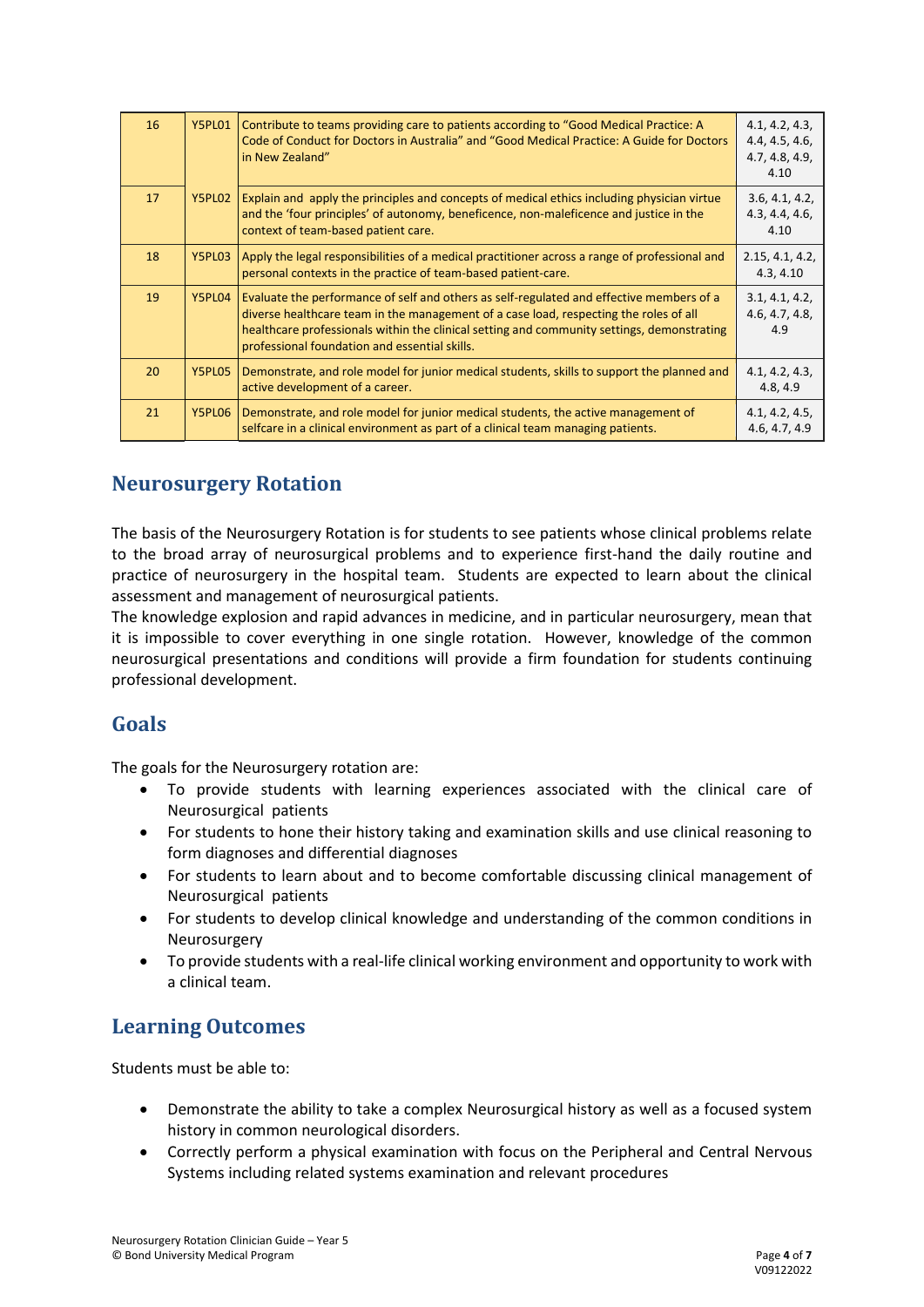- Demonstrate correct appraisal and assessment of neurological symptoms and signs
- Apply clinical reasoning skills to formulate clear differential diagnoses and a management plan
- Recognise serious neurosurgical conditions requiring urgent management/intervention
- Demonstrate understanding and application of pharmacological, medical and surgical management of Neurosurgical patients
- Undertake, justify and interpret common neurological investigations

#### **Clinical Supervision and Assessment**

Formal educational sessions should be conducted every week throughout the clinical rotation to reinforce and enhance student learning. These sessions may vary throughout the placement.

Students have multiple workplace-based assessments (WBA) to successfully complete as a requirement for progression in the Medical Program. Assessments are completed in Osler ePortfolio, a cloud-based mobile assessment technology.

**1. In-Training Assessment (ITA)** is a workplace-based assessment tool utilised in clinical rotations. In the ITA, the clinical supervisor provides comments about student overall performance on that rotation. The ITA is a summary evaluation of whether students have met the requirements of that rotation for:

- Clinical knowledge
- Clinical History taking and physical examination skills
- Communication and
- Personal and professional behaviour

**ITA:** The ITA can only be completed by the supervising Consultant or their delegate after seeking opinion from the team about the student performance. **The ITA is due in Week 7.**

2. Mini-CEX: During the clinical placement, students will be supervised by a number of clinicians such as those in specialist training pathways in the medical team. Students are encouraged to participate in active learning by interacting with patients, conducting a relevant clinical activity. Students are required to evidence this as Mini-CEXs which can be assessed by these team members. Students are required to complete and evidence FOUR (**4) Mini-CEX** during this placement: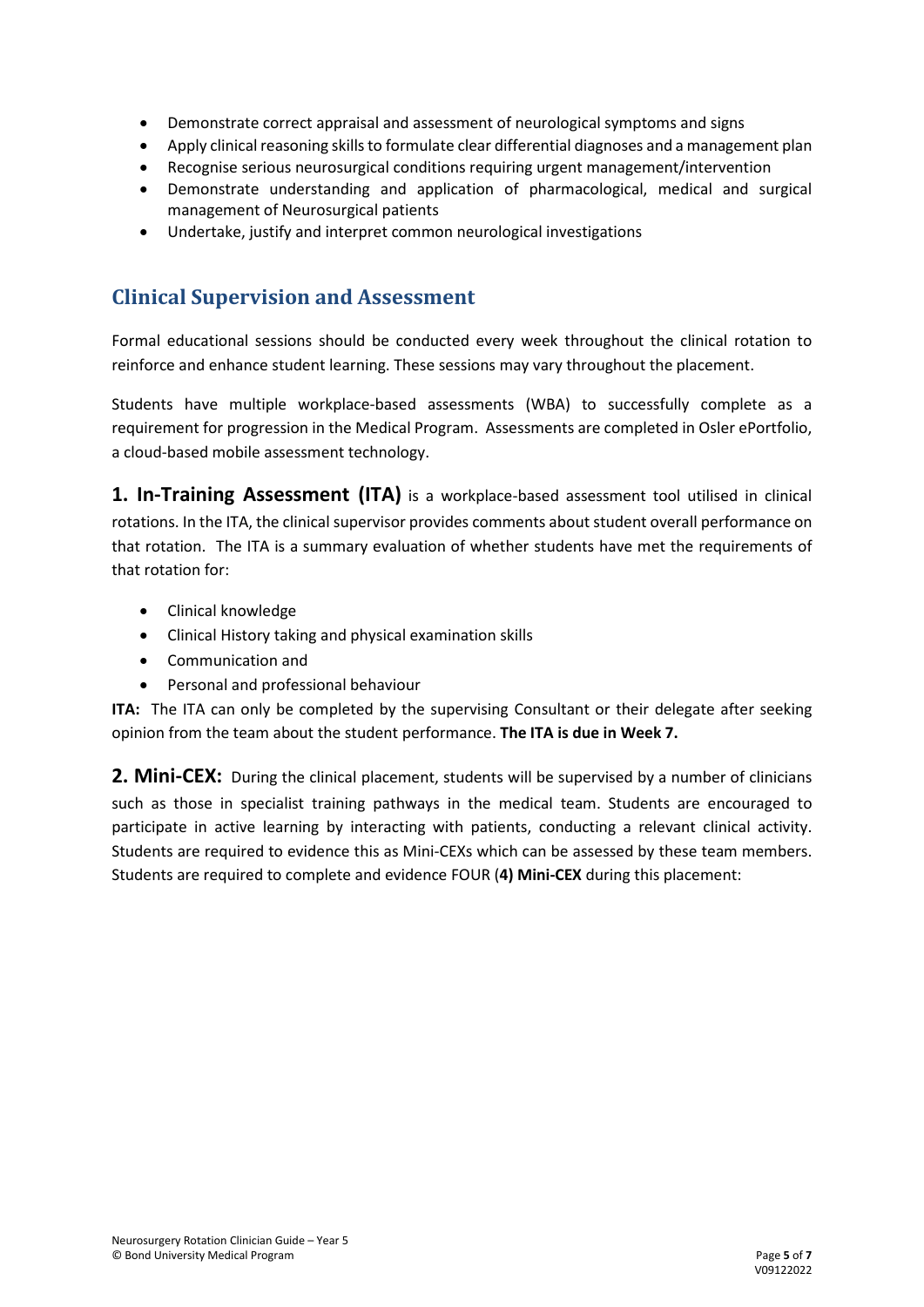The Mini-CEX can be evaluated by a wide range of other health practitioners such as doctors, nurses, allied health, and hospital technicians

The Mini-CEX has been re-designed in conjunction with Griffith University to reduce the workload of completion for supervisors – whilst enhancing personalised feedback on performance to students.

Feedback should align to that given to students at the time of the interaction.

The Global result is a trust rating scale to align our evaluation of students with future clinician decisions around Entrustable Professional Activities.

| <b>Assessment Criteria</b> |                                                                                                                                                                         |
|----------------------------|-------------------------------------------------------------------------------------------------------------------------------------------------------------------------|
| Location*                  |                                                                                                                                                                         |
| Select Location            |                                                                                                                                                                         |
|                            | Feedback to assist student's learning:                                                                                                                                  |
|                            | Please describe the Student's Performance: what was effective and ineffective, your overall impression and any specific feedback.                                       |
| Areas of strength:*        |                                                                                                                                                                         |
|                            |                                                                                                                                                                         |
|                            |                                                                                                                                                                         |
|                            |                                                                                                                                                                         |
|                            |                                                                                                                                                                         |
|                            | Areas of development:*                                                                                                                                                  |
|                            |                                                                                                                                                                         |
|                            |                                                                                                                                                                         |
|                            | Global Overall result:*                                                                                                                                                 |
|                            | O 1. Requires my assistance to complete this task safely in addition to close direct supervision                                                                        |
| task)                      | O 2. Requires direct supervision (I need to be present with the student to observe the interaction and review the                                                       |
|                            | O 3. Requires proximal supervision (I need to be in an adjacent room or on the same ward as the student and be<br>able to provide immediate or detailed review of task) |

#### **3. Procedural Skills:**

Bond Medical Students are required to complete the following procedural skills on patients by the completion of their Phase 2 placements in order to graduate. Nine skills are to be completed on patients under guided supervision whilst 5 procedures are theory-only modules to support skills development.

| #              | <b>Required Procedural Skill Activities</b>                  |
|----------------|--------------------------------------------------------------|
| 1              | In-dwelling Catheter                                         |
| $\overline{2}$ | <b>IV Cannulation</b>                                        |
| 3              | <b>Suturing</b>                                              |
| 4              | IM injection                                                 |
| 5              | SC injection                                                 |
| 6              | ECG                                                          |
| 7              | Venepuncture (venous blood sample)                           |
| 8              | <b>Blood Culture Sampling</b>                                |
| 9              | Sterile wash hand, gown, and glove                           |
| 10             | Examination of ICU patient - Theory Module<br>only           |
| 11             | <b>Blood Gas Analysis</b><br>- Theory Module<br>only         |
| 12             | <b>Chest X-ray Interpretation</b><br>- Theory Module<br>only |
| 13             | <b>Pulse Oximetry</b><br>- Theory Module<br>only             |
| 14             | - Theory Module<br><b>PPF</b><br>only                        |